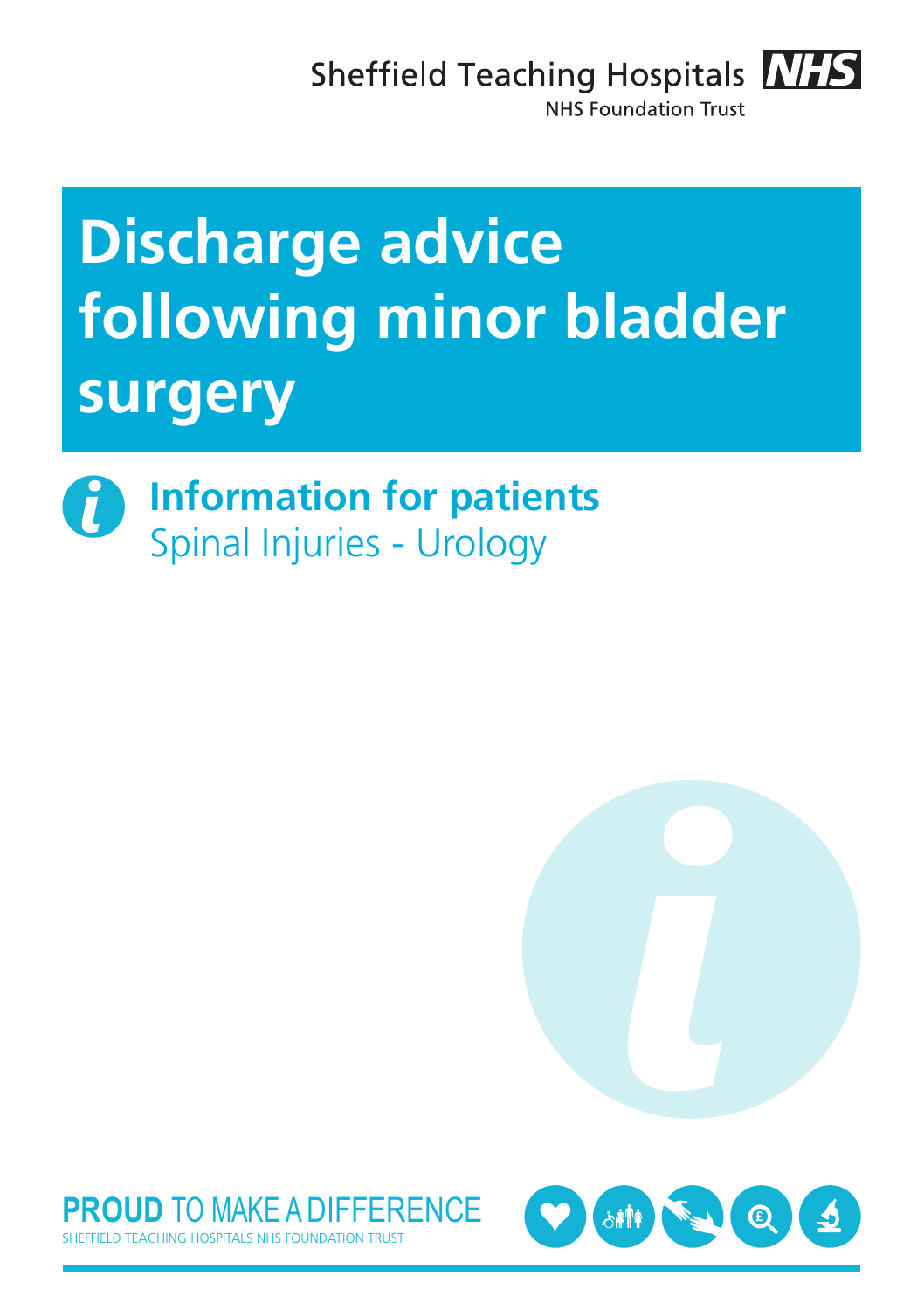Your urologist will have discussed with you any specific points about your operation and condition including any relevant discharge advice. The following information should answer some of your questions and be helpful in ensuring a safe and straightforward recovery.

## **Is there anything I should avoid?**

You should not drive a car or operate machinery within 24 hours of having any kind of anaesthetic or sedation.

## **Is there anything I can do to help my recovery?**

We advise that you drink plenty of fluid over the next 24 hours to ensure that any debris or blood is flushed out of your bladder. This will help to reduce your risk of infection.

## **Is there anything I should look out for?**

#### **Blood in your urine**

It is not unusual to have some blood in the urine for the first 24 to 48 hours following your procedure. However, you should contact us if bleeding continues or becomes heavy.

#### **Difficulty passing urine**

Following the procedure, you will not be discharged until you have passed urine (whether by catheter or sheath). Should you subsequently be unable to pass urine, please ring for advice. This may be a sign that your urethra or prostate (in men) is swollen.

## **Urinary tract infection (UTI)**

You should also look out for signs of infection such as:

• shivering or high temperature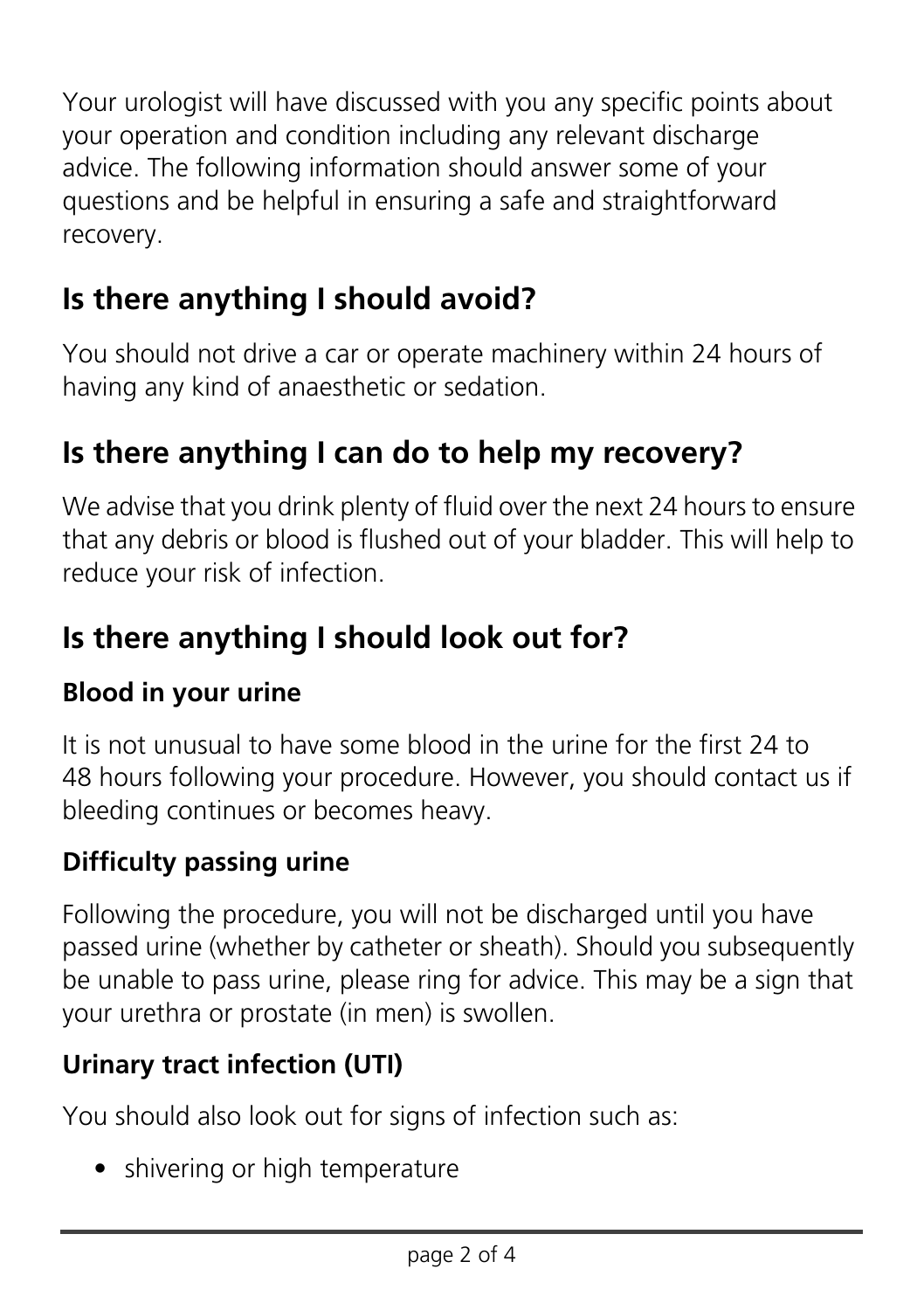- vomiting
- backache
- abdominal pain
- unpleasant smelling urine
- a burning sensation when urinating that lasts longer than two days

### **Self catheterisation**

Some patients may need to self catheterise after their procedure. You will be shown how to do this before leaving hospital. If you experience any difficulty with self catheterisation following a bladder procedure, please seek advice from the Spinal Injuries Centre.

## **Who should I contact if I have any concerns?**

You should contact your GP or the Spinal Injuries Centre for advice if you experience any of the symptoms listed above or have any other concerns. Telephone numbers are listed below. Should any of these symptoms occur after 48 hours please contact your GP for advice.

## **What should I do if I experience any pain after the procedure?**

Minor bladder procedures are not normally painful, but should you experience any pain or discomfort on your return home, take a dose of whatever mild analgesia you normally use e.g. Paracetamol or Ibuprofen.

## **When will I receive follow up details?**

If you are not given an appointment at the time of leaving the Spinal Injuries Centre, it should be sent on by post. If you have not received an appointment within six weeks, please ring the centre for further details.